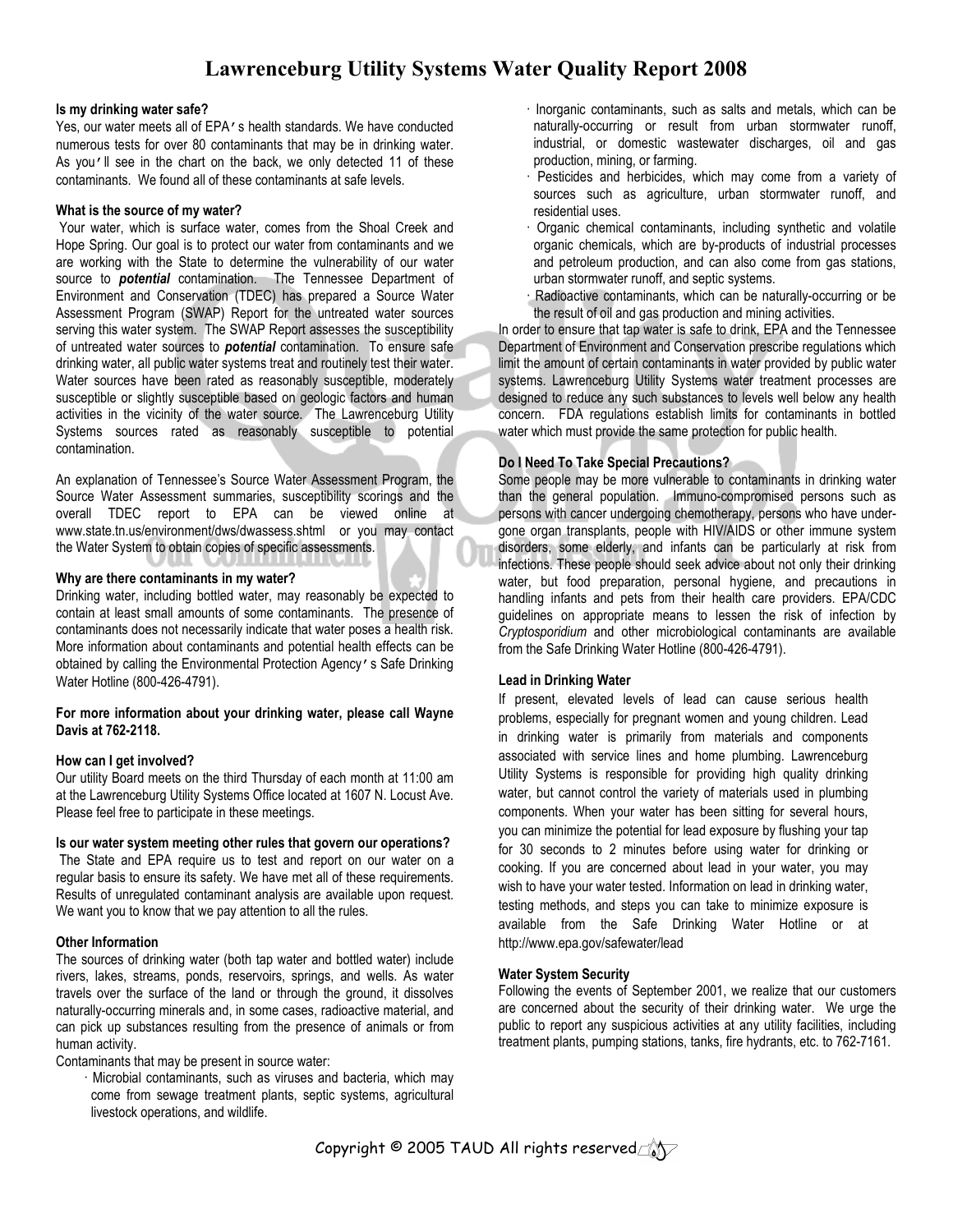# Water Quality Data

# What does this chart mean?

- MCLG Maximum Contaminant Level Goal, or the level of a contaminant in drinking water below which there is no known or expected risk to health. MCLGs allow for a margin of safety.
- MCL Maximum Contaminant Level, or the highest level of a contaminant that is allowed in drinking water. MCLs are set as close to the MCLGs as feasible using the best available treatment technology. To understand the possible health effects described for many regulated constituents, a person would have to drink 2 liters of water every day at the MCL level for a lifetime to have a one-in-a-million chance of having the described health effect.
- MRDL: Maximum Residual Disinfectant Level or MRDL: The highest level of a disinfectant allowed in drinking water. There is convincing evidence that addition of a disinfectant is necessary for the control of microbial contaminants.
- MRDLG: Maximum residual disinfectant level goal. The level of a drinking water disinfectant below which there is no known or expected risk to health. MRDLGs do not reflect the benefits of the use of disinfectants to control microbial contaminants.
- AL Action Level, or the concentration of a contaminant which, when exceeded, triggers treatment or other requirements which a water system must follow.
- Below Detection Level (BDL) laboratory analysis indicates that the contaminant is not present at a level that can be detected.
- Non-Detects (ND) laboratory analysis indicates that the contaminant is not present.
- Parts per million (ppm) or Milligrams per liter (mg/l) explained as a relation to time and money as one part per million corresponds to one minute in two years or a single penny in \$10,000.
- Parts per billion (ppb) or Micrograms per liter explained as a relation to time and money as one part per billion corresponds to one minute in 2,000 years, or a single penny in \$10,000,000.
- Picocuries per liter (pCi/L) picocuries per liter is a measure of the radioactivity in water.
- Millirems per year (mrem/yr) measure of radiation absorbed by the body.
- Million Fibers per Liter (MFL) million fibers per liter is a measure of the presence of asbestos fibers that are longer than 10 micrometers.
- Nephelometric Turbidity Unit (NTU) nephelometric turbidity unit is a measure of the clarity of water. Turbidity in excess of 5 NTU is just noticeable to the average person.
- TT Treatment Technique, or a required process intended to reduce the level of a contaminant in drinking water.

| Contaminant                                  | Violation<br>Yes/No | Level<br>Detected         | Range of<br>Detections | Date of<br>Sample   | Unit<br>Measurement | <b>MCLG</b>    | $\rm MCL$                    | Likely Source of<br>Contamination                                                                                                     |
|----------------------------------------------|---------------------|---------------------------|------------------------|---------------------|---------------------|----------------|------------------------------|---------------------------------------------------------------------------------------------------------------------------------------|
| Total Coliform<br>Bacteria                   | N <sub>0</sub>      |                           |                        | $7-08$<br>$11 - 08$ |                     | $\theta$       | $\leq$ 2 positive<br>samples | Naturally present in the<br>environment                                                                                               |
| Turbidity <sup>1</sup>                       | N <sub>0</sub>      | 0.91                      |                        | 2008                | <b>NTU</b>          | n/a            | <b>TT</b>                    | Soil runoff                                                                                                                           |
| Gross Alpha                                  | N <sub>0</sub>      | 1.2                       |                        | 2005                | PCi/1               | $\theta$       | 15                           | Erosion of natural deposits                                                                                                           |
| Copper <sup>2</sup>                          | N <sub>0</sub>      | .56<br>$90^{th}$ %        |                        | 2008                | ppm                 | 1.3            | $AL=1.3$                     | Corrosion of household<br>plumbing systems; erosion<br>of natural deposits;<br>leaching from wood<br>preservatives                    |
| Fluoride                                     | N <sub>0</sub>      | 1.03<br>avg.              | $0.81 - 1.18$          | 2008                | ppm                 | $\overline{4}$ | $\overline{4}$               | Erosion of natural deposits;<br>water additive which<br>promotes strong teeth;<br>discharge from fertilizer<br>and aluminum factories |
| Lead <sup>2</sup>                            | N <sub>o</sub>      | 2.4<br>$90^{\text{th}}\%$ |                        | 2008                | ppb                 | $\theta$       | $AI = 15$                    | Corrosion of household<br>plumbing systems, erosion<br>of natural deposits                                                            |
| Nitrate (as Nitrogen)                        | N <sub>0</sub>      | 1.5                       |                        | 2008                | ppm                 | 10             | 10                           | Runoff from fertilizer use;<br>leaching from septic tanks,<br>sewage; erosion of natural<br>deposits                                  |
| Sodium                                       | N <sub>0</sub>      | 2.3                       |                        | 2008                | ppm                 | N/A            | N/A                          | Erosion of natural deposits;<br>used in water treatment                                                                               |
| TTHM <sup>3</sup><br>[Total trihalomethanes] | N <sub>0</sub>      | 46.0<br>avg.              | 23.2-64.8              | 2008                | ppb                 | n/a            | 80                           | By-product of drinking<br>water chlorination                                                                                          |